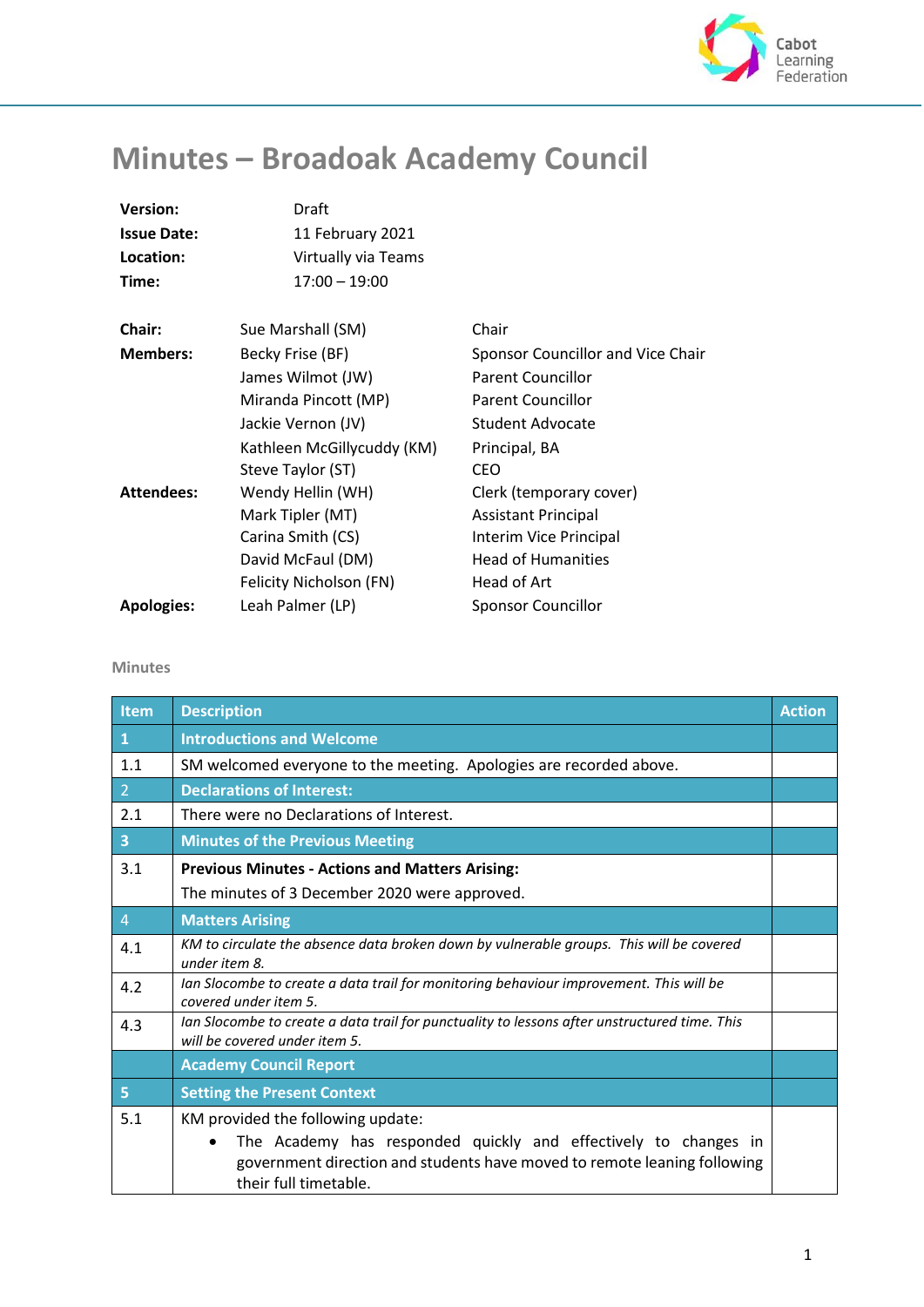

| Onsite provision has grown over time to about 50 children on site each day<br>٠              |                                                                                                                                                                                                                                                                                                                                                                                                                                                                                                                                                                                                                                                                                                                                                                                                                                                                                                                                                                                                                                                                                                                                                                                                                                                                                                                                                                                                                                                                                                                                                                                                                                                                                                                                                                                                                                |
|----------------------------------------------------------------------------------------------|--------------------------------------------------------------------------------------------------------------------------------------------------------------------------------------------------------------------------------------------------------------------------------------------------------------------------------------------------------------------------------------------------------------------------------------------------------------------------------------------------------------------------------------------------------------------------------------------------------------------------------------------------------------------------------------------------------------------------------------------------------------------------------------------------------------------------------------------------------------------------------------------------------------------------------------------------------------------------------------------------------------------------------------------------------------------------------------------------------------------------------------------------------------------------------------------------------------------------------------------------------------------------------------------------------------------------------------------------------------------------------------------------------------------------------------------------------------------------------------------------------------------------------------------------------------------------------------------------------------------------------------------------------------------------------------------------------------------------------------------------------------------------------------------------------------------------------|
|                                                                                              |                                                                                                                                                                                                                                                                                                                                                                                                                                                                                                                                                                                                                                                                                                                                                                                                                                                                                                                                                                                                                                                                                                                                                                                                                                                                                                                                                                                                                                                                                                                                                                                                                                                                                                                                                                                                                                |
|                                                                                              |                                                                                                                                                                                                                                                                                                                                                                                                                                                                                                                                                                                                                                                                                                                                                                                                                                                                                                                                                                                                                                                                                                                                                                                                                                                                                                                                                                                                                                                                                                                                                                                                                                                                                                                                                                                                                                |
|                                                                                              |                                                                                                                                                                                                                                                                                                                                                                                                                                                                                                                                                                                                                                                                                                                                                                                                                                                                                                                                                                                                                                                                                                                                                                                                                                                                                                                                                                                                                                                                                                                                                                                                                                                                                                                                                                                                                                |
| Operations Manager (also the first aider).                                                   |                                                                                                                                                                                                                                                                                                                                                                                                                                                                                                                                                                                                                                                                                                                                                                                                                                                                                                                                                                                                                                                                                                                                                                                                                                                                                                                                                                                                                                                                                                                                                                                                                                                                                                                                                                                                                                |
| A significant number of young people have been supported with devices and<br>$\bullet$       |                                                                                                                                                                                                                                                                                                                                                                                                                                                                                                                                                                                                                                                                                                                                                                                                                                                                                                                                                                                                                                                                                                                                                                                                                                                                                                                                                                                                                                                                                                                                                                                                                                                                                                                                                                                                                                |
| access as well as training to use the devices. Colleagues have been trained to               |                                                                                                                                                                                                                                                                                                                                                                                                                                                                                                                                                                                                                                                                                                                                                                                                                                                                                                                                                                                                                                                                                                                                                                                                                                                                                                                                                                                                                                                                                                                                                                                                                                                                                                                                                                                                                                |
| ensure they get the best out of the remote technology in use, as well as the<br>pedagogy.    |                                                                                                                                                                                                                                                                                                                                                                                                                                                                                                                                                                                                                                                                                                                                                                                                                                                                                                                                                                                                                                                                                                                                                                                                                                                                                                                                                                                                                                                                                                                                                                                                                                                                                                                                                                                                                                |
| The Academy has received a significant amount of positive feedback from<br>$\bullet$         |                                                                                                                                                                                                                                                                                                                                                                                                                                                                                                                                                                                                                                                                                                                                                                                                                                                                                                                                                                                                                                                                                                                                                                                                                                                                                                                                                                                                                                                                                                                                                                                                                                                                                                                                                                                                                                |
| parents as well as some constructive critical feedback. Families feel that the               |                                                                                                                                                                                                                                                                                                                                                                                                                                                                                                                                                                                                                                                                                                                                                                                                                                                                                                                                                                                                                                                                                                                                                                                                                                                                                                                                                                                                                                                                                                                                                                                                                                                                                                                                                                                                                                |
|                                                                                              |                                                                                                                                                                                                                                                                                                                                                                                                                                                                                                                                                                                                                                                                                                                                                                                                                                                                                                                                                                                                                                                                                                                                                                                                                                                                                                                                                                                                                                                                                                                                                                                                                                                                                                                                                                                                                                |
|                                                                                              |                                                                                                                                                                                                                                                                                                                                                                                                                                                                                                                                                                                                                                                                                                                                                                                                                                                                                                                                                                                                                                                                                                                                                                                                                                                                                                                                                                                                                                                                                                                                                                                                                                                                                                                                                                                                                                |
| $\bullet$                                                                                    |                                                                                                                                                                                                                                                                                                                                                                                                                                                                                                                                                                                                                                                                                                                                                                                                                                                                                                                                                                                                                                                                                                                                                                                                                                                                                                                                                                                                                                                                                                                                                                                                                                                                                                                                                                                                                                |
|                                                                                              |                                                                                                                                                                                                                                                                                                                                                                                                                                                                                                                                                                                                                                                                                                                                                                                                                                                                                                                                                                                                                                                                                                                                                                                                                                                                                                                                                                                                                                                                                                                                                                                                                                                                                                                                                                                                                                |
|                                                                                              |                                                                                                                                                                                                                                                                                                                                                                                                                                                                                                                                                                                                                                                                                                                                                                                                                                                                                                                                                                                                                                                                                                                                                                                                                                                                                                                                                                                                                                                                                                                                                                                                                                                                                                                                                                                                                                |
|                                                                                              |                                                                                                                                                                                                                                                                                                                                                                                                                                                                                                                                                                                                                                                                                                                                                                                                                                                                                                                                                                                                                                                                                                                                                                                                                                                                                                                                                                                                                                                                                                                                                                                                                                                                                                                                                                                                                                |
|                                                                                              |                                                                                                                                                                                                                                                                                                                                                                                                                                                                                                                                                                                                                                                                                                                                                                                                                                                                                                                                                                                                                                                                                                                                                                                                                                                                                                                                                                                                                                                                                                                                                                                                                                                                                                                                                                                                                                |
| $\bullet$                                                                                    |                                                                                                                                                                                                                                                                                                                                                                                                                                                                                                                                                                                                                                                                                                                                                                                                                                                                                                                                                                                                                                                                                                                                                                                                                                                                                                                                                                                                                                                                                                                                                                                                                                                                                                                                                                                                                                |
|                                                                                              |                                                                                                                                                                                                                                                                                                                                                                                                                                                                                                                                                                                                                                                                                                                                                                                                                                                                                                                                                                                                                                                                                                                                                                                                                                                                                                                                                                                                                                                                                                                                                                                                                                                                                                                                                                                                                                |
| Mentors or a trusted adult where needed. Partnership meetings continue to                    |                                                                                                                                                                                                                                                                                                                                                                                                                                                                                                                                                                                                                                                                                                                                                                                                                                                                                                                                                                                                                                                                                                                                                                                                                                                                                                                                                                                                                                                                                                                                                                                                                                                                                                                                                                                                                                |
| happen virtually.                                                                            |                                                                                                                                                                                                                                                                                                                                                                                                                                                                                                                                                                                                                                                                                                                                                                                                                                                                                                                                                                                                                                                                                                                                                                                                                                                                                                                                                                                                                                                                                                                                                                                                                                                                                                                                                                                                                                |
| Children on site are provided with lunch; those not on site utilise the voucher<br>$\bullet$ |                                                                                                                                                                                                                                                                                                                                                                                                                                                                                                                                                                                                                                                                                                                                                                                                                                                                                                                                                                                                                                                                                                                                                                                                                                                                                                                                                                                                                                                                                                                                                                                                                                                                                                                                                                                                                                |
| scheme.                                                                                      |                                                                                                                                                                                                                                                                                                                                                                                                                                                                                                                                                                                                                                                                                                                                                                                                                                                                                                                                                                                                                                                                                                                                                                                                                                                                                                                                                                                                                                                                                                                                                                                                                                                                                                                                                                                                                                |
| trust for colleagues' wellbeing.                                                             |                                                                                                                                                                                                                                                                                                                                                                                                                                                                                                                                                                                                                                                                                                                                                                                                                                                                                                                                                                                                                                                                                                                                                                                                                                                                                                                                                                                                                                                                                                                                                                                                                                                                                                                                                                                                                                |
| CS reported that she had worked with JV and colleagues from the PE team to put               |                                                                                                                                                                                                                                                                                                                                                                                                                                                                                                                                                                                                                                                                                                                                                                                                                                                                                                                                                                                                                                                                                                                                                                                                                                                                                                                                                                                                                                                                                                                                                                                                                                                                                                                                                                                                                                |
| together support packages for students for half term. These included food, sweets            |                                                                                                                                                                                                                                                                                                                                                                                                                                                                                                                                                                                                                                                                                                                                                                                                                                                                                                                                                                                                                                                                                                                                                                                                                                                                                                                                                                                                                                                                                                                                                                                                                                                                                                                                                                                                                                |
|                                                                                              |                                                                                                                                                                                                                                                                                                                                                                                                                                                                                                                                                                                                                                                                                                                                                                                                                                                                                                                                                                                                                                                                                                                                                                                                                                                                                                                                                                                                                                                                                                                                                                                                                                                                                                                                                                                                                                |
|                                                                                              |                                                                                                                                                                                                                                                                                                                                                                                                                                                                                                                                                                                                                                                                                                                                                                                                                                                                                                                                                                                                                                                                                                                                                                                                                                                                                                                                                                                                                                                                                                                                                                                                                                                                                                                                                                                                                                |
|                                                                                              |                                                                                                                                                                                                                                                                                                                                                                                                                                                                                                                                                                                                                                                                                                                                                                                                                                                                                                                                                                                                                                                                                                                                                                                                                                                                                                                                                                                                                                                                                                                                                                                                                                                                                                                                                                                                                                |
|                                                                                              |                                                                                                                                                                                                                                                                                                                                                                                                                                                                                                                                                                                                                                                                                                                                                                                                                                                                                                                                                                                                                                                                                                                                                                                                                                                                                                                                                                                                                                                                                                                                                                                                                                                                                                                                                                                                                                |
|                                                                                              |                                                                                                                                                                                                                                                                                                                                                                                                                                                                                                                                                                                                                                                                                                                                                                                                                                                                                                                                                                                                                                                                                                                                                                                                                                                                                                                                                                                                                                                                                                                                                                                                                                                                                                                                                                                                                                |
|                                                                                              |                                                                                                                                                                                                                                                                                                                                                                                                                                                                                                                                                                                                                                                                                                                                                                                                                                                                                                                                                                                                                                                                                                                                                                                                                                                                                                                                                                                                                                                                                                                                                                                                                                                                                                                                                                                                                                |
| heating poverty?                                                                             |                                                                                                                                                                                                                                                                                                                                                                                                                                                                                                                                                                                                                                                                                                                                                                                                                                                                                                                                                                                                                                                                                                                                                                                                                                                                                                                                                                                                                                                                                                                                                                                                                                                                                                                                                                                                                                |
| No, we will give some thought to that. The Local Authority has received money from           |                                                                                                                                                                                                                                                                                                                                                                                                                                                                                                                                                                                                                                                                                                                                                                                                                                                                                                                                                                                                                                                                                                                                                                                                                                                                                                                                                                                                                                                                                                                                                                                                                                                                                                                                                                                                                                |
| the government to support families so it might be a question to pose back to the             |                                                                                                                                                                                                                                                                                                                                                                                                                                                                                                                                                                                                                                                                                                                                                                                                                                                                                                                                                                                                                                                                                                                                                                                                                                                                                                                                                                                                                                                                                                                                                                                                                                                                                                                                                                                                                                |
| Local Authority.                                                                             |                                                                                                                                                                                                                                                                                                                                                                                                                                                                                                                                                                                                                                                                                                                                                                                                                                                                                                                                                                                                                                                                                                                                                                                                                                                                                                                                                                                                                                                                                                                                                                                                                                                                                                                                                                                                                                |
| <b>Achievements and Standards</b>                                                            |                                                                                                                                                                                                                                                                                                                                                                                                                                                                                                                                                                                                                                                                                                                                                                                                                                                                                                                                                                                                                                                                                                                                                                                                                                                                                                                                                                                                                                                                                                                                                                                                                                                                                                                                                                                                                                |
| Raising Standards in Humanities - David McFaul                                               |                                                                                                                                                                                                                                                                                                                                                                                                                                                                                                                                                                                                                                                                                                                                                                                                                                                                                                                                                                                                                                                                                                                                                                                                                                                                                                                                                                                                                                                                                                                                                                                                                                                                                                                                                                                                                                |
| <b>Questions from the Academy Council</b>                                                    |                                                                                                                                                                                                                                                                                                                                                                                                                                                                                                                                                                                                                                                                                                                                                                                                                                                                                                                                                                                                                                                                                                                                                                                                                                                                                                                                                                                                                                                                                                                                                                                                                                                                                                                                                                                                                                |
| There were some improvements in GCSE results last year in humanities. How are                |                                                                                                                                                                                                                                                                                                                                                                                                                                                                                                                                                                                                                                                                                                                                                                                                                                                                                                                                                                                                                                                                                                                                                                                                                                                                                                                                                                                                                                                                                                                                                                                                                                                                                                                                                                                                                                |
|                                                                                              |                                                                                                                                                                                                                                                                                                                                                                                                                                                                                                                                                                                                                                                                                                                                                                                                                                                                                                                                                                                                                                                                                                                                                                                                                                                                                                                                                                                                                                                                                                                                                                                                                                                                                                                                                                                                                                |
|                                                                                              |                                                                                                                                                                                                                                                                                                                                                                                                                                                                                                                                                                                                                                                                                                                                                                                                                                                                                                                                                                                                                                                                                                                                                                                                                                                                                                                                                                                                                                                                                                                                                                                                                                                                                                                                                                                                                                |
| resourcing and teaching. We have done a lot of work to align teaching units to               |                                                                                                                                                                                                                                                                                                                                                                                                                                                                                                                                                                                                                                                                                                                                                                                                                                                                                                                                                                                                                                                                                                                                                                                                                                                                                                                                                                                                                                                                                                                                                                                                                                                                                                                                                                                                                                |
|                                                                                              | and this requires more staffing.<br>A risk assessment is in place; the school is trying to keep appropriate space<br>$\bullet$<br>between children and adults on site; the onsite operations are run by the<br>Assistant Principal alongside the Principal or Vice Principal and the<br>Academy has responded quickly and can see that the Academy wants the<br>students to be engaged and back in school as soon as possible.<br>The Academy has maintained a focus on mental and physical wellness.<br>Broadoak Academy is spearheading the use of remote technology for online<br>$\bullet$<br>learning; Carina Smith has been awarded a fellowship of the Chartered<br>College of Teaching and has published an article in the TES about this.<br>Whilst there are still things to improve, the fantastic work happening at<br>٠<br>Broadoak Academy should be acknowledged.<br>In terms of safeguarding the regular tutor check ins continue to take place<br>once a fortnight with some priority calls from Heads of Year, Learning<br>There is a significant amount of support and resource in the academy and<br>and activities. Staff visited four locations in Weston Super Mare and met families<br>there. Staff found that although families only had a days' notice, there were queues<br>at each of the locations despite freezing conditions. Around 78 bags were handed<br>out. Students were happy to see staff.<br><b>Questions from the Academy Council</b><br>There have been media reports about there being grants available to families for<br>heating. Are you aware of any schemes we can promote to families to assist with<br>you effecting Teaching and Learning so that improvements are consistently<br>made?<br>We take a threefold approach to ensure improvements in terms of the curriculum, |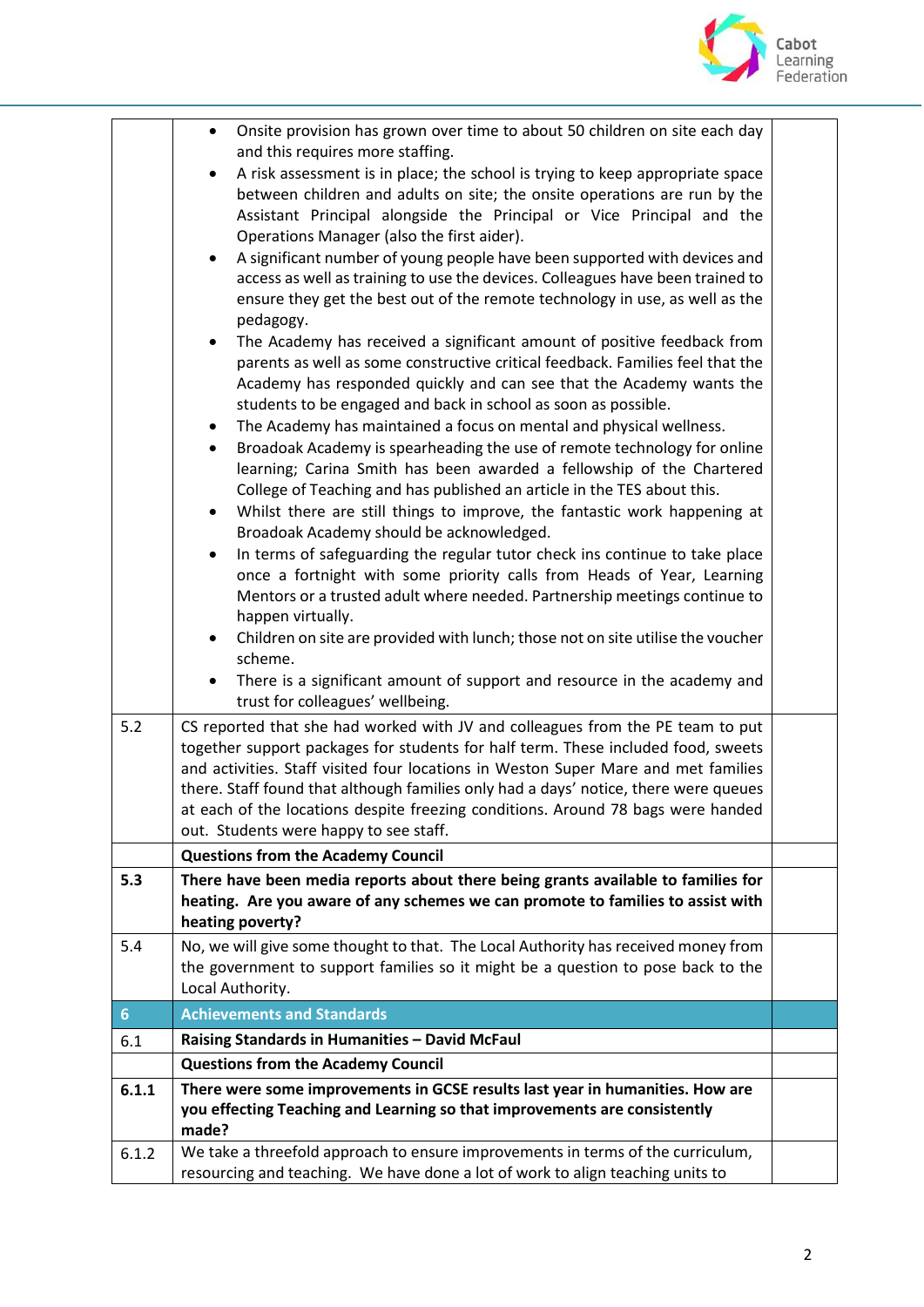

|        | those taught across the trust for both KS3 and KS4. Alignment provides the                                                                                            |  |
|--------|-----------------------------------------------------------------------------------------------------------------------------------------------------------------------|--|
|        | opportunity to plan from the beginning and to consider different components and                                                                                       |  |
|        | consecutive threads and trends. In terms of resources we have invested time to                                                                                        |  |
|        | produce booklets for KS4 in all 3 subjects and this is being rolled out to KS3                                                                                        |  |
|        | students too. In terms of teaching we have worked with CS and others on lesson                                                                                        |  |
|        | drop ins and on being able to provide purposeful feedback to colleagues. We                                                                                           |  |
|        | ensure teachers have clear expectations about what they need to do.                                                                                                   |  |
| 6.1.3  | How are you ensuring improvements for SEND students both on site and off site?                                                                                        |  |
| 6.1.4  | This is done via the resources and through the faculty working as a whole on                                                                                          |  |
|        | initiatives. The booklets provided set out what the lesson is, how it fits in to wider                                                                                |  |
|        | learning, pinpoints what we want students to do, what is expected and how much                                                                                        |  |
|        |                                                                                                                                                                       |  |
|        | to write. We include sentence starters and key terms. Anecdotal feedback                                                                                              |  |
|        | indicates that students like the booklets as they are clear as to what they need to                                                                                   |  |
|        | do, and if they are absent they can see the work missed. We have worked hard to                                                                                       |  |
|        | embed initiatives and use the spreadsheet to help identify SEND students and what                                                                                     |  |
|        | their particular needs are. Teachers can then use appropriate strategies.                                                                                             |  |
| 6.1.5  | How are you supporting your least effective teachers to improve their                                                                                                 |  |
|        | performance?                                                                                                                                                          |  |
| 6.1.6  | The make-up of the faculty includes a high number of Early Career Teachers. We                                                                                        |  |
|        | meet on a weekly basis with two colleagues to review the practice from the last                                                                                       |  |
|        | week and identify areas of development. One advantage of remote learning is that                                                                                      |  |
|        | it provides greater flexibility to do lesson drop ins and to watch recorded lessons.                                                                                  |  |
|        | After each drop in I email feedback to the teacher highlighting good practice and                                                                                     |  |
|        | sharing one point for development. We then review again to ensure teachers are                                                                                        |  |
|        | acting on the feedback and if it is helping them to improve.                                                                                                          |  |
|        |                                                                                                                                                                       |  |
|        |                                                                                                                                                                       |  |
|        |                                                                                                                                                                       |  |
|        |                                                                                                                                                                       |  |
|        |                                                                                                                                                                       |  |
| 6.1.9  | Can you clarify how the booklets work and how these affect teacher workload?                                                                                          |  |
| 6.1.10 | It is a resource that combines the student exercise book with a text book. It is                                                                                      |  |
|        | copied like a book and laid out lesson by lesson. Teachers put some stimulus on the                                                                                   |  |
|        | board first and there may be a discussion. Students then turn to the relevant page                                                                                    |  |
|        | in the booklet to complete work. It is a very useful revision tool. For history there is                                                                              |  |
|        | a separate book for completing practice questions and longer pieces of writing. In                                                                                    |  |
|        | terms of teacher workload this is front loaded; there is time and energy needed to                                                                                    |  |
|        | prepare and print the booklets but once it is done there is little impact on workload                                                                                 |  |
|        | going forward. Colleagues have been keen to implement the system.                                                                                                     |  |
| 6.1.11 | Can you describe what good SEND provision looks like?                                                                                                                 |  |
| 6.1.12 | Good SEND provision results in good provision for all students. If working on clarity                                                                                 |  |
|        | of explanation or helping students understand how to link the learning, it benefits                                                                                   |  |
|        | everyone. We are focusing on being more strategic about it with the teacher being                                                                                     |  |
|        | purposeful and being differentiation agents. It is not always about extra resource.                                                                                   |  |
|        |                                                                                                                                                                       |  |
|        |                                                                                                                                                                       |  |
|        | The teachers should be going to identified students first, asking them questions and                                                                                  |  |
|        | sharpening practice.                                                                                                                                                  |  |
| 6.1.13 | Do you engage with all of the information from the SENCO's team?                                                                                                      |  |
| 6.1.14 | We are at Stage 1 of the initiative in that we now have the relevant information and                                                                                  |  |
|        | know the students. The next stage is to start using some of the initiatives given to<br>us and to then test and review those initiatives to see what is working well. |  |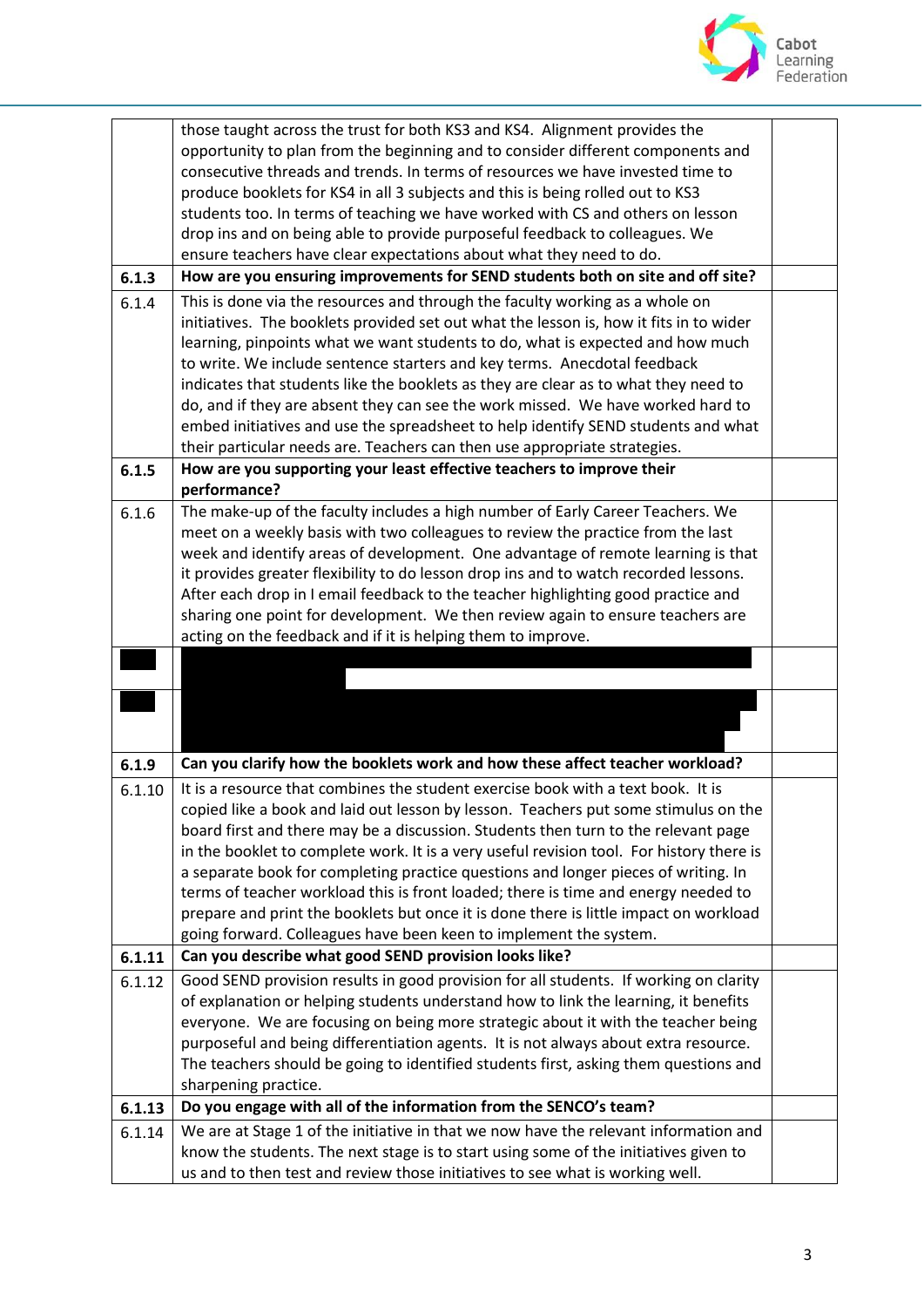

| 6.1.15 | Would it be helpful to invite the SENCO in when you are in stage 2 to test if it is<br>working well?                                                               |  |
|--------|--------------------------------------------------------------------------------------------------------------------------------------------------------------------|--|
| 6.1.16 | Yes, it would be useful to have that verification.                                                                                                                 |  |
| 6.1.17 | You talked about hoping to see an improvement in all key areas and the data                                                                                        |  |
|        | from PPEs does suggest an uplift. How do you know the data is robust?                                                                                              |  |
| 6.1.18 | The results from the summer went through a rigorous checking process and we are                                                                                    |  |
|        | happy with those. We also have PPE data and I have some experience having                                                                                          |  |
|        | marked history papers for the exam board. I am also able to draw on the advice of                                                                                  |  |
|        | colleagues.                                                                                                                                                        |  |
|        | <b>End of Questions</b>                                                                                                                                            |  |
| 6.1.19 | SM thanked DF and he left the meeting. Felicity Nicholson (FN) joined the meeting.                                                                                 |  |
| 6.2    | Raising Standards in Creative Arts - Felicity Nicholson                                                                                                            |  |
|        | <b>Questions from the Academy Council</b>                                                                                                                          |  |
|        |                                                                                                                                                                    |  |
|        |                                                                                                                                                                    |  |
|        |                                                                                                                                                                    |  |
|        |                                                                                                                                                                    |  |
|        |                                                                                                                                                                    |  |
|        |                                                                                                                                                                    |  |
|        |                                                                                                                                                                    |  |
|        |                                                                                                                                                                    |  |
|        |                                                                                                                                                                    |  |
| 6.2.3  | What are you doing about the gap between SEND and disadvantaged and the rest                                                                                       |  |
|        | of the cohort? How are you ensuring progress is made there?                                                                                                        |  |
| 6.2.4  | It is about knowing the students and using the information to hand.                                                                                                |  |
|        |                                                                                                                                                                    |  |
|        |                                                                                                                                                                    |  |
|        | A number of them are                                                                                                                                               |  |
|        | incredibly successful, particularly boys who went from level 3 to 6. They are able to<br>talk through what they did and how. We are maintaining high expectations. |  |
|        |                                                                                                                                                                    |  |
|        |                                                                                                                                                                    |  |
|        |                                                                                                                                                                    |  |
|        |                                                                                                                                                                    |  |
|        |                                                                                                                                                                    |  |
|        |                                                                                                                                                                    |  |
| 6.2.7  | Where is the biggest challenge for the faculty? What support do you need to                                                                                        |  |
|        | overcome this?                                                                                                                                                     |  |
| 6.2.8  | Across the faculty there are huge amounts of knowledge of Art, we now need to<br>foster those practical skills and develop student thinking.                       |  |
| 6.2.9  | How are you creating the knowledge base?                                                                                                                           |  |
| 6.2.10 | We are looking at the fundamentals, interrogating subjects and looking at key                                                                                      |  |
|        | threads. We look at the questioning and the ideas behind what specific words                                                                                       |  |
|        | mean.                                                                                                                                                              |  |
| 6.2.11 | Looking at the best potential grades for Year 11, it shows a significant minus                                                                                     |  |
|        | figure in terms of progress for the class as a whole and a whole grade below what                                                                                  |  |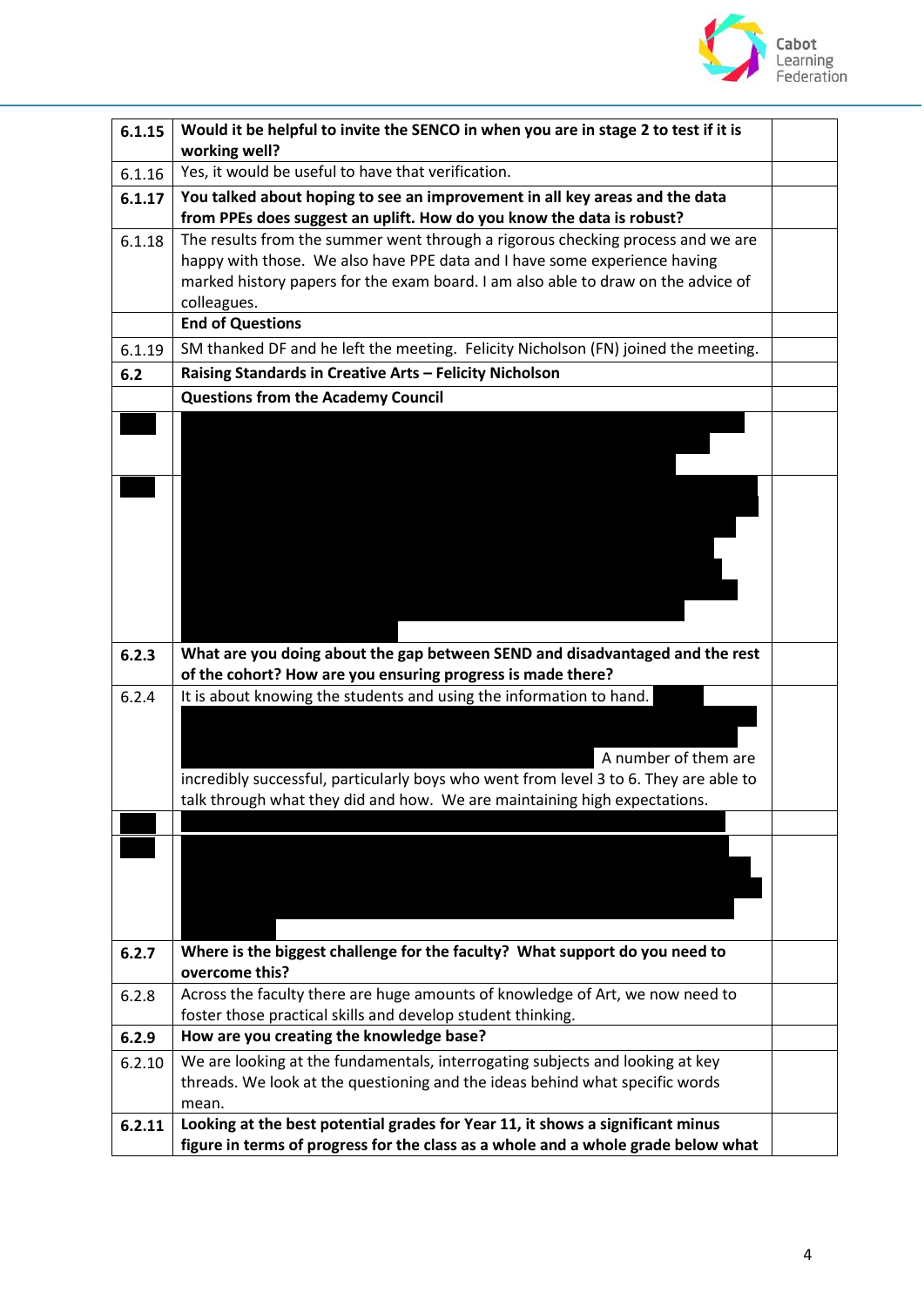

|        | it should be for SEND and disadvantaged students. What support do you need to                                                                                                                                                                                                                                                                                                                                                      |  |
|--------|------------------------------------------------------------------------------------------------------------------------------------------------------------------------------------------------------------------------------------------------------------------------------------------------------------------------------------------------------------------------------------------------------------------------------------|--|
|        | alter that?                                                                                                                                                                                                                                                                                                                                                                                                                        |  |
| 6.2.12 | We have gaps in terms of attendance, and so need time to look at coursework to<br>improve final outcomes. We are working with MAP boys and have been doing a lot<br>more assessment. There is tighter tracking. We have also been working with<br>colleagues in the federation and sharing resources. Through the conflict project we<br>have provided resources and worked to develop skills across the assessment<br>objectives. |  |
| 6.2.13 | How can the academy help you to achieve this?                                                                                                                                                                                                                                                                                                                                                                                      |  |
| 6.2.14 | It would be useful to have some time where we can do incredibly focused work on                                                                                                                                                                                                                                                                                                                                                    |  |
|        | the coursework element.                                                                                                                                                                                                                                                                                                                                                                                                            |  |
| 6.2.15 | How confident are you that colleagues in the team are able to assess accurately?                                                                                                                                                                                                                                                                                                                                                   |  |
| 6.2.16 | Very confident. We have been doing a lot of work on moderation for two or three                                                                                                                                                                                                                                                                                                                                                    |  |
|        | years. The feedback from the exam board on our last moderation process was that                                                                                                                                                                                                                                                                                                                                                    |  |
|        | it was very accurate.                                                                                                                                                                                                                                                                                                                                                                                                              |  |
| 6.2.17 | If you do not have sufficient time to focus on coursework, will you still have                                                                                                                                                                                                                                                                                                                                                     |  |
|        | enough evidence of the students' capabilities for centre assessed grades?                                                                                                                                                                                                                                                                                                                                                          |  |
| 6.2.18 | We have a reasonable amount of evidence in place. One or two students do not                                                                                                                                                                                                                                                                                                                                                       |  |
|        | have evidence from across three objective assessments and a further 3 students<br>that have joined us recently do not have a bank of work from their last school. This                                                                                                                                                                                                                                                             |  |
|        | will impact on our results.                                                                                                                                                                                                                                                                                                                                                                                                        |  |
| 6.2.19 | In terms of predicted outcomes, how much of this is due to challenges that were                                                                                                                                                                                                                                                                                                                                                    |  |
|        | evident before the pandemic?                                                                                                                                                                                                                                                                                                                                                                                                       |  |
| 6.2.20 | A lot of work was put in place before the pandemic; the new units being studied                                                                                                                                                                                                                                                                                                                                                    |  |
|        | had a positive effect. Students not being in the academy has had an impact. Some                                                                                                                                                                                                                                                                                                                                                   |  |
|        | students have excellent ability and have developed analysis and experimented but                                                                                                                                                                                                                                                                                                                                                   |  |
|        | do not have all the evidence needed in place.                                                                                                                                                                                                                                                                                                                                                                                      |  |
|        | <b>End of questions</b>                                                                                                                                                                                                                                                                                                                                                                                                            |  |
| 6.2.21 | SM thanked FN and she left the meeting.                                                                                                                                                                                                                                                                                                                                                                                            |  |
| 6.3    | Quality of Teaching and Learning - Carina Smith                                                                                                                                                                                                                                                                                                                                                                                    |  |
|        | <b>Questions from the Academy Council</b>                                                                                                                                                                                                                                                                                                                                                                                          |  |
| 6.3.1  | We have looked at the improvement strategy for SEND and can see you have                                                                                                                                                                                                                                                                                                                                                           |  |
|        | completed an assessment of needs for all year groups. How have their needs                                                                                                                                                                                                                                                                                                                                                         |  |
|        | been met in the classroom and remotely over terms 1 and 2 of this year?                                                                                                                                                                                                                                                                                                                                                            |  |
| 6.3.2  | We have completed stage 1 of the initiative which was to identify students and                                                                                                                                                                                                                                                                                                                                                     |  |
|        | carry out a barrier analysis. We have shared with colleagues the key barriers for<br>each of the identified students and suggested strategies that might work. The                                                                                                                                                                                                                                                                 |  |
|        | intention is to ensure the teachers are clear about what to do to support those                                                                                                                                                                                                                                                                                                                                                    |  |
|        | needs. Work has been rolling forward to term 2 and the SENCO and I have                                                                                                                                                                                                                                                                                                                                                            |  |
|        | completed some lesson drop ins and book scrutiny to assess where we are. We                                                                                                                                                                                                                                                                                                                                                        |  |
|        | were able to see the majority of colleagues were aware of which students needed                                                                                                                                                                                                                                                                                                                                                    |  |
|        | support and the sorts of barriers there were, and to articulate the specific                                                                                                                                                                                                                                                                                                                                                       |  |
|        | intervention that would be most helpful for the student at the time. We saw                                                                                                                                                                                                                                                                                                                                                        |  |
|        | positive things in the book scrutiny; we only looked at books for students on the                                                                                                                                                                                                                                                                                                                                                  |  |
|        | SEND register and we saw progress in every book. The next step to meet needs is                                                                                                                                                                                                                                                                                                                                                    |  |
|        | to begin to hone and develop initiatives that will work in the classroom in different                                                                                                                                                                                                                                                                                                                                              |  |
|        | contexts. What works in one subject may or may not work in another. We want                                                                                                                                                                                                                                                                                                                                                        |  |
|        | colleagues to be knowledgeable enough and empowered enough to have a toolkit                                                                                                                                                                                                                                                                                                                                                       |  |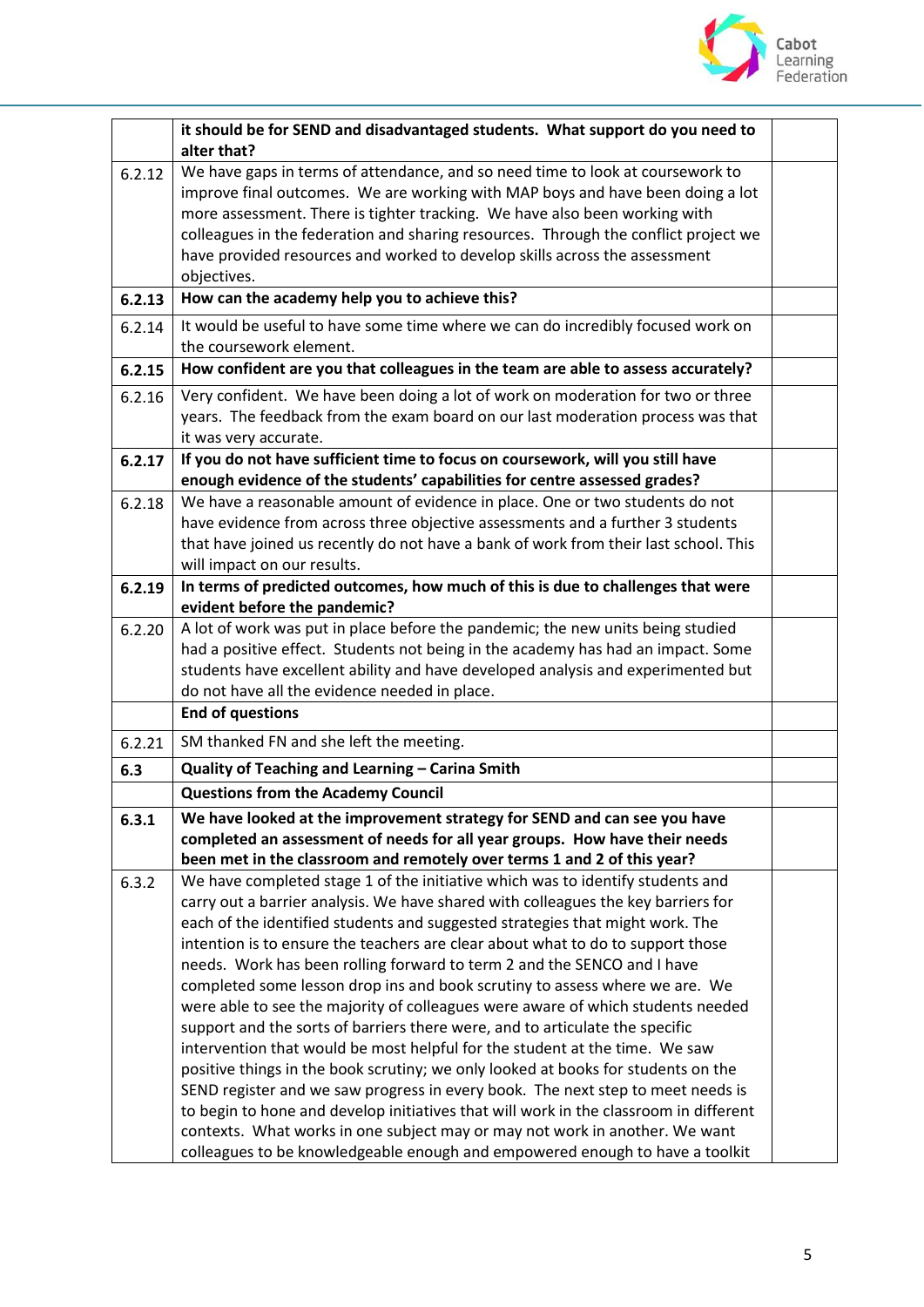

|                | of initiatives and to know which to deploy depending on what they see in front of<br>them.                                                                                                                                                                                                                                                                                                                                                                                                                                                                                                                                                                                                                                                                   |  |
|----------------|--------------------------------------------------------------------------------------------------------------------------------------------------------------------------------------------------------------------------------------------------------------------------------------------------------------------------------------------------------------------------------------------------------------------------------------------------------------------------------------------------------------------------------------------------------------------------------------------------------------------------------------------------------------------------------------------------------------------------------------------------------------|--|
| 6.3.3          | What remains the greatest challenge in closing the gap between strong and weak<br>teaching of SEND?                                                                                                                                                                                                                                                                                                                                                                                                                                                                                                                                                                                                                                                          |  |
| 6.3.4          | The least effective teaching is not progressing students. Work is being done to<br>support teachers to improve participation and build inclusive classrooms. Training<br>has shown us that colleagues are at different stages in this; some have absorbed<br>the training well and others need more support as we transition back to the<br>classroom.                                                                                                                                                                                                                                                                                                                                                                                                       |  |
| 6.3.5          | What are emerging as areas of strength and of concern within SEND?                                                                                                                                                                                                                                                                                                                                                                                                                                                                                                                                                                                                                                                                                           |  |
| 6.3.6          | The resource from central in terms of curriculum is a strength, in terms of resources<br>for students and raising aspirations, and in terms of how best to explain key<br>concepts; this will bear fruition in the future.                                                                                                                                                                                                                                                                                                                                                                                                                                                                                                                                   |  |
| 6.3.7          | Is the monitoring of remote learning for SEND robust across all departments?                                                                                                                                                                                                                                                                                                                                                                                                                                                                                                                                                                                                                                                                                 |  |
| 6.3.8          | We have a structure of lesson drop ins on a peer to peer basis as well as SLT drop<br>ins. They are not specifically focused on SEND but do support that agenda. Where<br>there are middle leaders that need more support we pair them with SLT to provide<br>teaching and learning support.                                                                                                                                                                                                                                                                                                                                                                                                                                                                 |  |
| 6.3.9          | Are the needs of all SEND students currently being met, or are there small pockets                                                                                                                                                                                                                                                                                                                                                                                                                                                                                                                                                                                                                                                                           |  |
|                | of teachers improving progress? What is the balance?                                                                                                                                                                                                                                                                                                                                                                                                                                                                                                                                                                                                                                                                                                         |  |
| 6.3.10         | Before the pandemic almost all teachers were able to identify and remove low level<br>barriers. The ability to pick the right strategy was emerging. As we moved to<br>remote learning we found that some SEND students really enjoyed learning in that<br>environment. They are able to self-pace and go back and re-watch recordings if<br>they needed to. We have held some SEND events to support families learning<br>remotely; it can be difficult for some students with specific barriers to learn in this<br>way. We have offered support with technology and sought feedback. On the whole<br>families are pleased with the offer. Where certain SEND students are struggling at<br>home they may be asked to come in to school for some guidance. |  |
| 6.3.11         | Are there some quick wins with technology in terms of the use or recording and<br>are we making sure students that need it have blue screens, yellow paper etc?                                                                                                                                                                                                                                                                                                                                                                                                                                                                                                                                                                                              |  |
| 6.3.12         | Yes we are. It is important to learn from this time and when we return fully to<br>school to ensure we continue with some of the initiatives that worked during<br>remote learning.                                                                                                                                                                                                                                                                                                                                                                                                                                                                                                                                                                          |  |
| 6.3.13         | Do you think the culture is right regarding the experience of SEND children<br>overall?                                                                                                                                                                                                                                                                                                                                                                                                                                                                                                                                                                                                                                                                      |  |
| 6.3.14         | We have done a lot of work to make explicit that SEND does not equal low ability<br>and we continue to deliberately challenge that misconception. When we look at<br>the data and the gap, it is difficult to say all the work being done is improving<br>outcomes.                                                                                                                                                                                                                                                                                                                                                                                                                                                                                          |  |
|                | <b>End of Questions</b>                                                                                                                                                                                                                                                                                                                                                                                                                                                                                                                                                                                                                                                                                                                                      |  |
| 6.3.15         | Miranda Pincott joined the meeting.                                                                                                                                                                                                                                                                                                                                                                                                                                                                                                                                                                                                                                                                                                                          |  |
| 7 <sup>1</sup> | <b>Student Voice</b>                                                                                                                                                                                                                                                                                                                                                                                                                                                                                                                                                                                                                                                                                                                                         |  |
| 7.1            | Can you tell us how feedback from the student parliament on remote learning is                                                                                                                                                                                                                                                                                                                                                                                                                                                                                                                                                                                                                                                                               |  |
| 7.2            | influencing the development of live learning?<br>We asked them what working groups they want to be involved in and how that                                                                                                                                                                                                                                                                                                                                                                                                                                                                                                                                                                                                                                  |  |
|                | could be taken forward. They would like to set up four working groups around<br>prejudice and discrimination, politics, LGBTQ+ and environment. Ideally they will be<br>led by a Year 11 pupil although it could be that Year 11 students feel too busy in<br>which case it will be a Year 10 student. Each group will decide how best to promote                                                                                                                                                                                                                                                                                                                                                                                                            |  |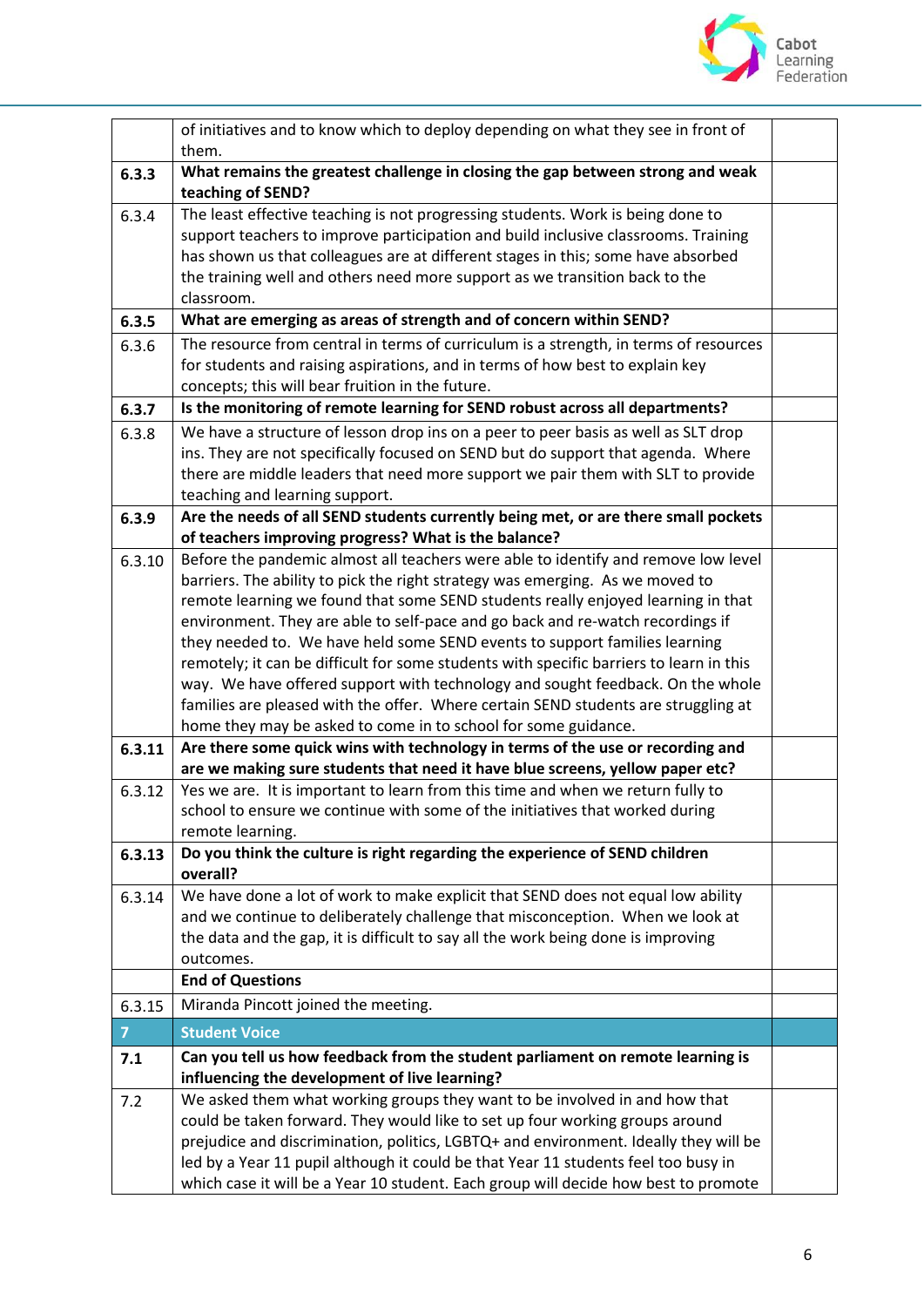

|       | their agenda. The groups start after half term. Students are linked into the CLF<br>student parliament and there will be an 'agents of change' project after Easter.                                                                                                                                                                                                                                                                                                                                                                                                                                                                                                                                                                                                                                                                                                                                                                              |  |
|-------|---------------------------------------------------------------------------------------------------------------------------------------------------------------------------------------------------------------------------------------------------------------------------------------------------------------------------------------------------------------------------------------------------------------------------------------------------------------------------------------------------------------------------------------------------------------------------------------------------------------------------------------------------------------------------------------------------------------------------------------------------------------------------------------------------------------------------------------------------------------------------------------------------------------------------------------------------|--|
| 7.3   | Remote Learning - Carina Smith                                                                                                                                                                                                                                                                                                                                                                                                                                                                                                                                                                                                                                                                                                                                                                                                                                                                                                                    |  |
| 7.3.1 | CS reported that feedback from students suggested some had struggled with the<br>submission of work and others had some anxieties around the process and were<br>concerned they would need to have their cameras on or would be unmuted by the<br>teacher. To address this staff have worked hard to share information about what<br>would and wouldn't happen. Every day a technical tip is shared via Show My<br>Homework to help them. Submission rates have now doubled.                                                                                                                                                                                                                                                                                                                                                                                                                                                                      |  |
|       | <b>Questions from the Academy Council</b>                                                                                                                                                                                                                                                                                                                                                                                                                                                                                                                                                                                                                                                                                                                                                                                                                                                                                                         |  |
| 7.3.2 | The student feedback suggested the remote learning is largely lecture type<br>presentations rather than being interactive. Is that right?                                                                                                                                                                                                                                                                                                                                                                                                                                                                                                                                                                                                                                                                                                                                                                                                         |  |
| 7.3.3 | At the start most teachers did do a lot of talking and we moved away from that<br>relatively quickly. Some Covid Catch Up funding was used for training and we<br>purchased the training rights to the 'Teach Like A Champion' by Doug Lamov. We<br>have rolled this out one faculty at a time to develop online instruction and to enable<br>teachers to transfer this back to the classroom. There are two main strands. The first<br>addresses how much time to spend on camera against how much independent time<br>students need to complete work. Students are greeted by name and a check on their<br>wellbeing is made. A recap slot has been introduced at the end of the lesson. There<br>has been immediate improvement.<br>The second strand focuses on questioning and the way<br>in which students can respond using the chat function and waiting until everyone is<br>ready to answer to allow some processing time for students. |  |
| 7.3.4 | How else are you collecting feedback during lockdown to help improve the learning<br>experience?                                                                                                                                                                                                                                                                                                                                                                                                                                                                                                                                                                                                                                                                                                                                                                                                                                                  |  |
| 7.3.5 | Through student parliament, questionnaires and meetings with tutors. We also<br>gather a lot of informal feedback via students and emails from parents.                                                                                                                                                                                                                                                                                                                                                                                                                                                                                                                                                                                                                                                                                                                                                                                           |  |
| 8     | <b>Safeguarding - Mark Tipler</b>                                                                                                                                                                                                                                                                                                                                                                                                                                                                                                                                                                                                                                                                                                                                                                                                                                                                                                                 |  |
|       | <b>Questions from the Academy Council</b>                                                                                                                                                                                                                                                                                                                                                                                                                                                                                                                                                                                                                                                                                                                                                                                                                                                                                                         |  |
| 8.1   | What are the key issues in terms of safeguarding during lockdown? What are you<br>doing to address those?                                                                                                                                                                                                                                                                                                                                                                                                                                                                                                                                                                                                                                                                                                                                                                                                                                         |  |
| 8.2   | We learned a great deal in the first lockdown and so feel confident in the systems in<br>place this time around. We have a number of processes in place to ensure students<br>are safe. Across a fortnight, all students receive a phone call from their tutor. In<br>addition, each year leader has identified a number of vulnerable students who need<br>additional contact and this takes the form of a call from a pastoral lead or team<br>member. If there are three failed contacts the students name is passed to MT. After<br>that one further communication is sent and if there is no response within 24 hours,<br>a home visit is arranged. Across years 7 and 8 there were 12 failed contacts this<br>week. Of those, 4 have now returned a call and 8 house visits have been arranged.<br>We cross check the contact list to the live learning log ins. A significant resource is<br>put into phone calls and visits.              |  |
| 8.3   | As with the last lockdown, the number of safeguarding reports or causes for concern<br>logged has dropped. When in school children share things with a trusted adult or a<br>teacher notices something and records it. During remote learning we have<br>introduced a tutor time live session for check ins and this has seen a rise in the<br>number of reports made around mental health and wellbeing. The majority of these<br>cases are around anxiety and low mood. It is reflective of the feeling in the wider                                                                                                                                                                                                                                                                                                                                                                                                                            |  |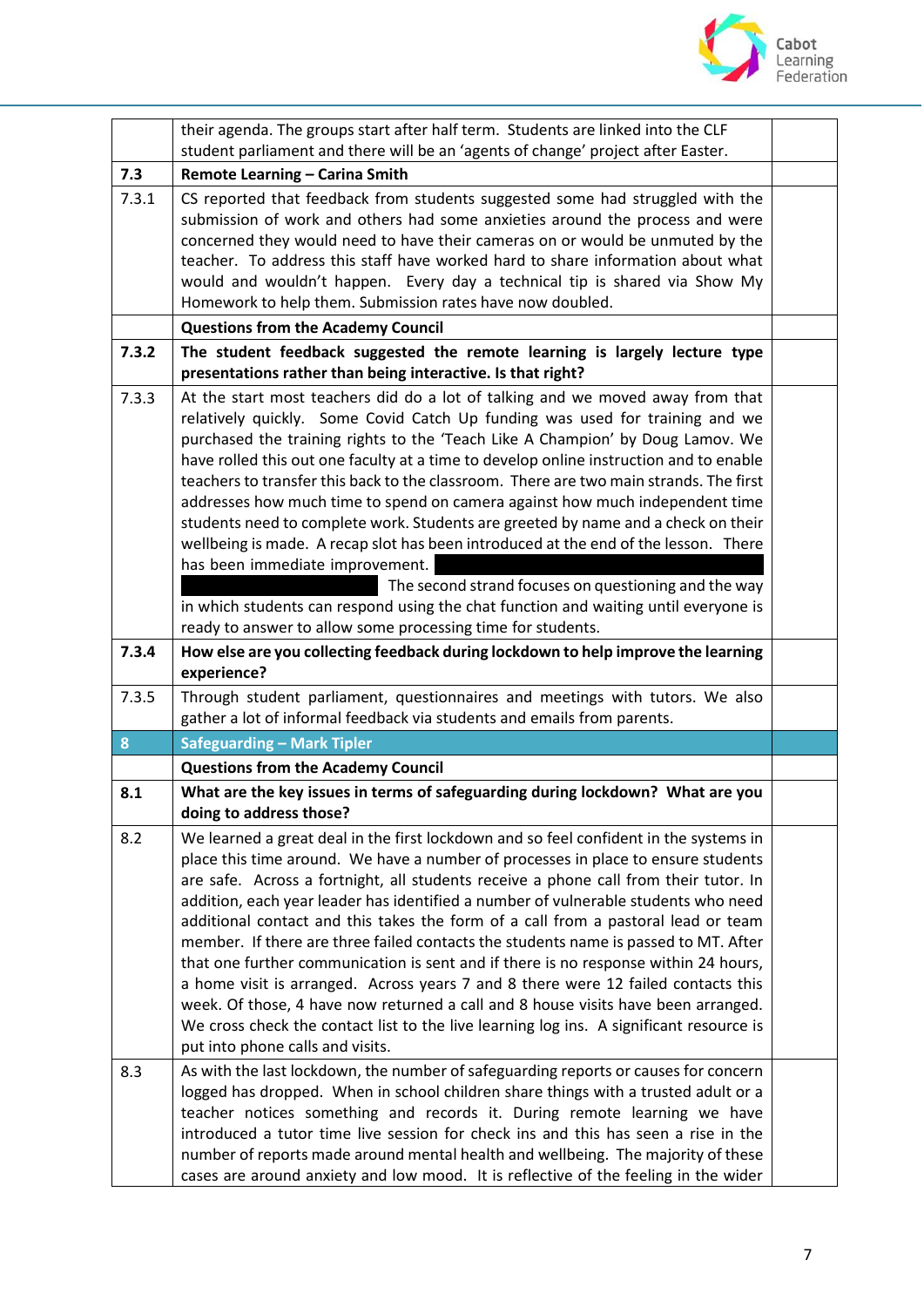

|                | community and we will provide additional support in that area. School Counsellors                                                                                            |  |
|----------------|------------------------------------------------------------------------------------------------------------------------------------------------------------------------------|--|
|                | are still seeing students on site and over the phone and are full with a waiting list in                                                                                     |  |
|                | place. We have increased our school nurse provision and she is supporting with                                                                                               |  |
|                | these cases.                                                                                                                                                                 |  |
| 8.4            | What sort of numbers are there of students with mental health issues? Do they                                                                                                |  |
|                | fall into particular groups, SEND, boys etc? With the Counsellor so busy are you                                                                                             |  |
|                | able to increase capacity there?                                                                                                                                             |  |
| 8.5            | Mental health and wellbeing cases make up around 10% of the overall CPOMs logs.                                                                                              |  |
|                | There are slightly more cases reported for girls. SEND students are not over                                                                                                 |  |
|                | represented. Cases for Year 9 students and above rise a little. There would be a cost                                                                                        |  |
|                | associated with increasing the capacity of the Counsellor. We are using other support                                                                                        |  |
|                | networks like the School Nurse.                                                                                                                                              |  |
| 8.6            | Attendance for vulnerable students is low. What are you doing to encourage more                                                                                              |  |
|                | students to come in and what plans are in place to support them when schools                                                                                                 |  |
|                | reopen fully?                                                                                                                                                                |  |
| 8.7            | We have 4 of our 7 LAC students attending regularly, 1 attending less regularly and 2                                                                                        |  |
|                | that do not attend at all, and those attendance patterns are best for those children                                                                                         |  |
|                | at this time. Attendance for children in need and child protection students are not                                                                                          |  |
|                | as high as it should be. Places are made available for those students and decisions                                                                                          |  |
|                | about attendance are made in conjunction with the social worker and child. We have                                                                                           |  |
|                | the highest number of otherwise vulnerable students across the trust. In March when                                                                                          |  |
|                | we considered which students to put in this category we thought about a whole host                                                                                           |  |
|                | of different vulnerabilities, including all SEND children - which makes up around 50%                                                                                        |  |
|                | of our student population. Guidance from the trust DSL received last week requires                                                                                           |  |
|                | us to report only on more specific key groups. We will still hold our own list and                                                                                           |  |
|                | check in on those students as we are currently, but will report on a reduced number.                                                                                         |  |
| 8.8            | If the school reopens fully on 8 March, how many children are likely to not engage,                                                                                          |  |
|                | and not return to school?                                                                                                                                                    |  |
| 8.9            | When we reopened in September we had around 50 students not returning to school                                                                                              |  |
|                | and after some incredibly hard work we encouraged just over half that number to                                                                                              |  |
|                | return. So we are alert to the problem. If we reopen in a staggered fashion we will<br>prioritise that group, those with the lowest attendance and the most vulnerable first |  |
|                | so that we can build in some transition to the classroom for them.                                                                                                           |  |
|                |                                                                                                                                                                              |  |
| 8.10           | Does the culture in the school have the right importance around safeguarding in<br>that it is everybody's responsibility, including attendance? Is it sufficiently           |  |
|                | embedded?                                                                                                                                                                    |  |
| 8.11           | Yes, everyone knows the processes to follow. One of the steps we are taking to                                                                                               |  |
|                | support students for their own safeguarding and for that of each other is to create                                                                                          |  |
|                | displays in each year group pod detailing information around useful websites,                                                                                                |  |
|                | telephone numbers and reminding them of the key staff in the academy. There are                                                                                              |  |
|                | a clear set of attendance protocols in place. When fully open there will be a need for                                                                                       |  |
|                | whole staff reorientation in terms of safeguarding, as many staff will not have been                                                                                         |  |
|                | in face to face contact with students for some time.                                                                                                                         |  |
| $\overline{9}$ | <b>Further Questions</b>                                                                                                                                                     |  |
| 9.1            | Would it help students, who have missed education due to the pandemic, to                                                                                                    |  |
|                | move back to a 3-year GCSE curriculum? This would refine their pathway and                                                                                                   |  |
|                | ensure they have maximum study time for their option choices.                                                                                                                |  |
| 9.2            | It is not currently the direction of travel for the DfE, Ofsted or CLF. Our role is to                                                                                       |  |
|                | ensure students have a broad education offer and this would narrow it.                                                                                                       |  |